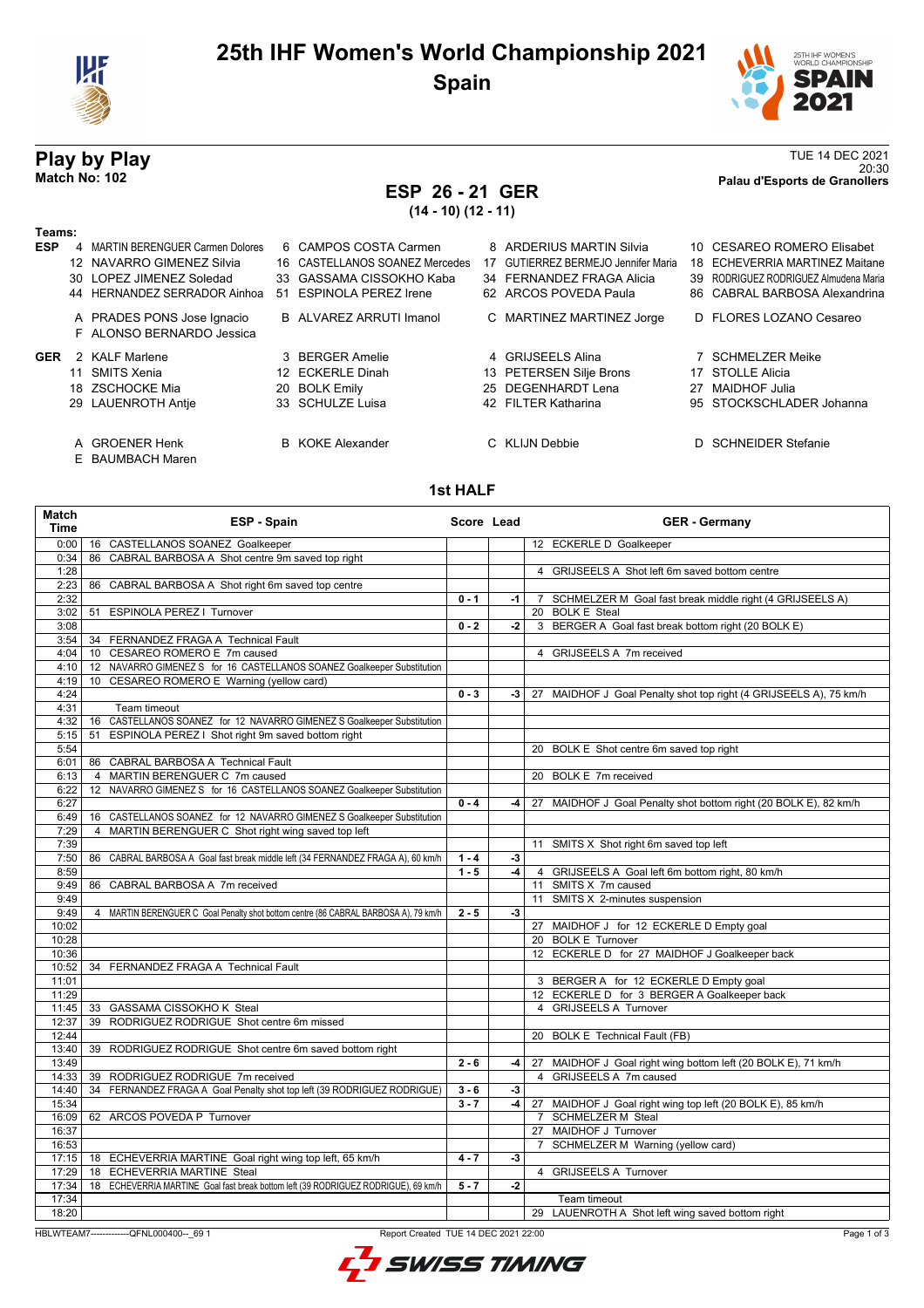



20:30 **Match No: 102 Palau d'Esports de Granollers**

# **Play by Play**<br>Match No: 102<br>Palau d'Esports de Granollers<br>Palau d'Esports de Granollers

### **ESP 26 - 21 GER (14 - 10) (12 - 11)**

**1st HALF**

| 62 ARCOS POVEDA P Goal fast break middle right, 74 km/h<br>18:29<br>$6 - 7$<br>$-1$<br>19:02<br>$6 - 8$<br>$-2$<br>18 ZSCHOCKE M Goal breakthrough bottom left, 86 km/h<br>62 ARCOS POVEDA P Goal centre 6m top left, 64 km/h<br>$7 - 8$<br>$-1$<br>19:35<br>27 MAIDHOF J Turnover<br>20:15<br>6 CAMPOS COSTA C 7m received<br>3 BERGER A 7m caused<br>21:03<br>21:10<br>42 FILTER K for 12 ECKERLE D Goalkeeper Substitution<br>21:21<br>6 CAMPOS COSTA C Goal Penalty shot bottom right, 52 km/h<br>$8 - 8$<br>$\mathbf{0}$<br>12 ECKERLE D for 42 FILTER K Goalkeeper Substitution<br>21:43<br>17 STOLLE A Shot centre 9m saved top left<br>22:22<br>GUTIERREZ BERMEJO Goal fast break bottom left (16 CASTELLANOS SOANEZ), 58 km/h<br>22:29<br>$9 - 8$<br>$+1$<br>17<br>4 GRIJSEELS A Turnover<br><b>GUTIERREZ BERMEJO Steal</b><br>23:31<br>17<br>18 ECHEVERRIA MARTINE Goal fast break bottom right (17 GUTIERREZ BERMEJO), 75 km/h<br>$10 - 8$<br>$+2$<br>23:36<br>24:08<br>$10 - 9$<br>7 SCHMELZER M Goal centre 6m bottom left (18 ZSCHOCKE M), 61 km/h<br>$+1$<br>6 CAMPOS COSTA C Goal centre 6m bottom left, 61 km/h<br>$+2$<br>24:36<br>$11 - 9$<br>18 ZSCHOCKE M 2-minutes suspension<br>24:38<br>20 BOLK E for 12 ECKERLE D Empty goal<br>24:38<br>12 ECKERLE D for 3 BERGER A Goalkeeper back<br>25:25<br>25:52<br>39 RODRIGUEZ RODRIGUE Block<br>20 BOLK E Shot centre 6m blocked<br>6 CAMPOS COSTA C 7m received<br>7 SCHMELZER M 7m caused<br>26:42<br>26:52<br>6 CAMPOS COSTA C Goal Penalty shot bottom left, 83 km/h<br>$12 - 9$<br>$+3$<br>11 SMITS X 7m received<br>10 CESAREO ROMERO E 7m caused<br>27:29<br>4 GRIJSEELS A Penalty shot saved bottom centre<br>27:41<br>RODRIGUEZ RODRIGUE Goal centre 9m top left (6 CAMPOS COSTA C), 84 km/h<br>$13 - 9$<br>28:21<br>39<br>$+4$<br>28:48<br>$13 - 10$<br>$+3$<br>SCHMELZER M Goal centre 6m bottom left (20 BOLK E), 53 km/h<br>29:24<br>11 SMITS X 2-minutes suspension<br>39 RODRIGUEZ RODRIGUE 7m received<br>4 GRIJSEELS A 7m caused<br>29:44<br>42 FILTER K for 12 ECKERLE D Goalkeeper Substitution<br>29:44<br>29:44<br>6 CAMPOS COSTA C Goal Penalty shot top left (39 RODRIGUEZ RODRIGUE), 61 km/h<br>$14 - 10$<br>$+4$<br>27 MAIDHOF J for 42 FILTER K Empty goal<br>30:00 | <b>Match</b><br><b>Time</b> | ESP - Spain                 | Score Lead | <b>GER</b> - Germany               |
|-----------------------------------------------------------------------------------------------------------------------------------------------------------------------------------------------------------------------------------------------------------------------------------------------------------------------------------------------------------------------------------------------------------------------------------------------------------------------------------------------------------------------------------------------------------------------------------------------------------------------------------------------------------------------------------------------------------------------------------------------------------------------------------------------------------------------------------------------------------------------------------------------------------------------------------------------------------------------------------------------------------------------------------------------------------------------------------------------------------------------------------------------------------------------------------------------------------------------------------------------------------------------------------------------------------------------------------------------------------------------------------------------------------------------------------------------------------------------------------------------------------------------------------------------------------------------------------------------------------------------------------------------------------------------------------------------------------------------------------------------------------------------------------------------------------------------------------------------------------------------------------------------------------------------------------------------------------------------------------------------------------------------------------------------------------------------------------------------------------------------------------------------------------------------------------------------------------------------------------------------------------------|-----------------------------|-----------------------------|------------|------------------------------------|
|                                                                                                                                                                                                                                                                                                                                                                                                                                                                                                                                                                                                                                                                                                                                                                                                                                                                                                                                                                                                                                                                                                                                                                                                                                                                                                                                                                                                                                                                                                                                                                                                                                                                                                                                                                                                                                                                                                                                                                                                                                                                                                                                                                                                                                                                 |                             |                             |            |                                    |
|                                                                                                                                                                                                                                                                                                                                                                                                                                                                                                                                                                                                                                                                                                                                                                                                                                                                                                                                                                                                                                                                                                                                                                                                                                                                                                                                                                                                                                                                                                                                                                                                                                                                                                                                                                                                                                                                                                                                                                                                                                                                                                                                                                                                                                                                 |                             |                             |            |                                    |
|                                                                                                                                                                                                                                                                                                                                                                                                                                                                                                                                                                                                                                                                                                                                                                                                                                                                                                                                                                                                                                                                                                                                                                                                                                                                                                                                                                                                                                                                                                                                                                                                                                                                                                                                                                                                                                                                                                                                                                                                                                                                                                                                                                                                                                                                 |                             |                             |            |                                    |
|                                                                                                                                                                                                                                                                                                                                                                                                                                                                                                                                                                                                                                                                                                                                                                                                                                                                                                                                                                                                                                                                                                                                                                                                                                                                                                                                                                                                                                                                                                                                                                                                                                                                                                                                                                                                                                                                                                                                                                                                                                                                                                                                                                                                                                                                 |                             |                             |            |                                    |
|                                                                                                                                                                                                                                                                                                                                                                                                                                                                                                                                                                                                                                                                                                                                                                                                                                                                                                                                                                                                                                                                                                                                                                                                                                                                                                                                                                                                                                                                                                                                                                                                                                                                                                                                                                                                                                                                                                                                                                                                                                                                                                                                                                                                                                                                 |                             |                             |            |                                    |
|                                                                                                                                                                                                                                                                                                                                                                                                                                                                                                                                                                                                                                                                                                                                                                                                                                                                                                                                                                                                                                                                                                                                                                                                                                                                                                                                                                                                                                                                                                                                                                                                                                                                                                                                                                                                                                                                                                                                                                                                                                                                                                                                                                                                                                                                 |                             |                             |            |                                    |
|                                                                                                                                                                                                                                                                                                                                                                                                                                                                                                                                                                                                                                                                                                                                                                                                                                                                                                                                                                                                                                                                                                                                                                                                                                                                                                                                                                                                                                                                                                                                                                                                                                                                                                                                                                                                                                                                                                                                                                                                                                                                                                                                                                                                                                                                 |                             |                             |            |                                    |
|                                                                                                                                                                                                                                                                                                                                                                                                                                                                                                                                                                                                                                                                                                                                                                                                                                                                                                                                                                                                                                                                                                                                                                                                                                                                                                                                                                                                                                                                                                                                                                                                                                                                                                                                                                                                                                                                                                                                                                                                                                                                                                                                                                                                                                                                 |                             |                             |            |                                    |
|                                                                                                                                                                                                                                                                                                                                                                                                                                                                                                                                                                                                                                                                                                                                                                                                                                                                                                                                                                                                                                                                                                                                                                                                                                                                                                                                                                                                                                                                                                                                                                                                                                                                                                                                                                                                                                                                                                                                                                                                                                                                                                                                                                                                                                                                 |                             |                             |            |                                    |
|                                                                                                                                                                                                                                                                                                                                                                                                                                                                                                                                                                                                                                                                                                                                                                                                                                                                                                                                                                                                                                                                                                                                                                                                                                                                                                                                                                                                                                                                                                                                                                                                                                                                                                                                                                                                                                                                                                                                                                                                                                                                                                                                                                                                                                                                 |                             |                             |            |                                    |
|                                                                                                                                                                                                                                                                                                                                                                                                                                                                                                                                                                                                                                                                                                                                                                                                                                                                                                                                                                                                                                                                                                                                                                                                                                                                                                                                                                                                                                                                                                                                                                                                                                                                                                                                                                                                                                                                                                                                                                                                                                                                                                                                                                                                                                                                 |                             |                             |            |                                    |
|                                                                                                                                                                                                                                                                                                                                                                                                                                                                                                                                                                                                                                                                                                                                                                                                                                                                                                                                                                                                                                                                                                                                                                                                                                                                                                                                                                                                                                                                                                                                                                                                                                                                                                                                                                                                                                                                                                                                                                                                                                                                                                                                                                                                                                                                 |                             |                             |            |                                    |
|                                                                                                                                                                                                                                                                                                                                                                                                                                                                                                                                                                                                                                                                                                                                                                                                                                                                                                                                                                                                                                                                                                                                                                                                                                                                                                                                                                                                                                                                                                                                                                                                                                                                                                                                                                                                                                                                                                                                                                                                                                                                                                                                                                                                                                                                 |                             |                             |            |                                    |
|                                                                                                                                                                                                                                                                                                                                                                                                                                                                                                                                                                                                                                                                                                                                                                                                                                                                                                                                                                                                                                                                                                                                                                                                                                                                                                                                                                                                                                                                                                                                                                                                                                                                                                                                                                                                                                                                                                                                                                                                                                                                                                                                                                                                                                                                 |                             |                             |            |                                    |
|                                                                                                                                                                                                                                                                                                                                                                                                                                                                                                                                                                                                                                                                                                                                                                                                                                                                                                                                                                                                                                                                                                                                                                                                                                                                                                                                                                                                                                                                                                                                                                                                                                                                                                                                                                                                                                                                                                                                                                                                                                                                                                                                                                                                                                                                 |                             |                             |            |                                    |
|                                                                                                                                                                                                                                                                                                                                                                                                                                                                                                                                                                                                                                                                                                                                                                                                                                                                                                                                                                                                                                                                                                                                                                                                                                                                                                                                                                                                                                                                                                                                                                                                                                                                                                                                                                                                                                                                                                                                                                                                                                                                                                                                                                                                                                                                 |                             |                             |            |                                    |
|                                                                                                                                                                                                                                                                                                                                                                                                                                                                                                                                                                                                                                                                                                                                                                                                                                                                                                                                                                                                                                                                                                                                                                                                                                                                                                                                                                                                                                                                                                                                                                                                                                                                                                                                                                                                                                                                                                                                                                                                                                                                                                                                                                                                                                                                 |                             |                             |            |                                    |
|                                                                                                                                                                                                                                                                                                                                                                                                                                                                                                                                                                                                                                                                                                                                                                                                                                                                                                                                                                                                                                                                                                                                                                                                                                                                                                                                                                                                                                                                                                                                                                                                                                                                                                                                                                                                                                                                                                                                                                                                                                                                                                                                                                                                                                                                 |                             |                             |            |                                    |
|                                                                                                                                                                                                                                                                                                                                                                                                                                                                                                                                                                                                                                                                                                                                                                                                                                                                                                                                                                                                                                                                                                                                                                                                                                                                                                                                                                                                                                                                                                                                                                                                                                                                                                                                                                                                                                                                                                                                                                                                                                                                                                                                                                                                                                                                 |                             |                             |            |                                    |
|                                                                                                                                                                                                                                                                                                                                                                                                                                                                                                                                                                                                                                                                                                                                                                                                                                                                                                                                                                                                                                                                                                                                                                                                                                                                                                                                                                                                                                                                                                                                                                                                                                                                                                                                                                                                                                                                                                                                                                                                                                                                                                                                                                                                                                                                 |                             |                             |            |                                    |
|                                                                                                                                                                                                                                                                                                                                                                                                                                                                                                                                                                                                                                                                                                                                                                                                                                                                                                                                                                                                                                                                                                                                                                                                                                                                                                                                                                                                                                                                                                                                                                                                                                                                                                                                                                                                                                                                                                                                                                                                                                                                                                                                                                                                                                                                 |                             |                             |            |                                    |
|                                                                                                                                                                                                                                                                                                                                                                                                                                                                                                                                                                                                                                                                                                                                                                                                                                                                                                                                                                                                                                                                                                                                                                                                                                                                                                                                                                                                                                                                                                                                                                                                                                                                                                                                                                                                                                                                                                                                                                                                                                                                                                                                                                                                                                                                 |                             |                             |            |                                    |
|                                                                                                                                                                                                                                                                                                                                                                                                                                                                                                                                                                                                                                                                                                                                                                                                                                                                                                                                                                                                                                                                                                                                                                                                                                                                                                                                                                                                                                                                                                                                                                                                                                                                                                                                                                                                                                                                                                                                                                                                                                                                                                                                                                                                                                                                 |                             |                             |            |                                    |
|                                                                                                                                                                                                                                                                                                                                                                                                                                                                                                                                                                                                                                                                                                                                                                                                                                                                                                                                                                                                                                                                                                                                                                                                                                                                                                                                                                                                                                                                                                                                                                                                                                                                                                                                                                                                                                                                                                                                                                                                                                                                                                                                                                                                                                                                 |                             |                             |            |                                    |
|                                                                                                                                                                                                                                                                                                                                                                                                                                                                                                                                                                                                                                                                                                                                                                                                                                                                                                                                                                                                                                                                                                                                                                                                                                                                                                                                                                                                                                                                                                                                                                                                                                                                                                                                                                                                                                                                                                                                                                                                                                                                                                                                                                                                                                                                 |                             |                             |            |                                    |
|                                                                                                                                                                                                                                                                                                                                                                                                                                                                                                                                                                                                                                                                                                                                                                                                                                                                                                                                                                                                                                                                                                                                                                                                                                                                                                                                                                                                                                                                                                                                                                                                                                                                                                                                                                                                                                                                                                                                                                                                                                                                                                                                                                                                                                                                 |                             |                             |            |                                    |
|                                                                                                                                                                                                                                                                                                                                                                                                                                                                                                                                                                                                                                                                                                                                                                                                                                                                                                                                                                                                                                                                                                                                                                                                                                                                                                                                                                                                                                                                                                                                                                                                                                                                                                                                                                                                                                                                                                                                                                                                                                                                                                                                                                                                                                                                 |                             |                             |            |                                    |
|                                                                                                                                                                                                                                                                                                                                                                                                                                                                                                                                                                                                                                                                                                                                                                                                                                                                                                                                                                                                                                                                                                                                                                                                                                                                                                                                                                                                                                                                                                                                                                                                                                                                                                                                                                                                                                                                                                                                                                                                                                                                                                                                                                                                                                                                 |                             |                             |            |                                    |
|                                                                                                                                                                                                                                                                                                                                                                                                                                                                                                                                                                                                                                                                                                                                                                                                                                                                                                                                                                                                                                                                                                                                                                                                                                                                                                                                                                                                                                                                                                                                                                                                                                                                                                                                                                                                                                                                                                                                                                                                                                                                                                                                                                                                                                                                 |                             |                             |            |                                    |
|                                                                                                                                                                                                                                                                                                                                                                                                                                                                                                                                                                                                                                                                                                                                                                                                                                                                                                                                                                                                                                                                                                                                                                                                                                                                                                                                                                                                                                                                                                                                                                                                                                                                                                                                                                                                                                                                                                                                                                                                                                                                                                                                                                                                                                                                 | 30:00                       | 39 RODRIGUEZ RODRIGUE Block |            | BOLK E Shot right 9m blocked<br>20 |

**2nd HALF**

| <b>Match</b><br>Time | <b>ESP - Spain</b>                                                               | Score Lead |      | <b>GER - Germany</b>                                                |
|----------------------|----------------------------------------------------------------------------------|------------|------|---------------------------------------------------------------------|
| 30:00                | 16 CASTELLANOS SOANEZ Goalkeeper                                                 |            |      |                                                                     |
| 30:35                |                                                                                  |            |      | 42 FILTER K for 29 LAUENROTH A Goalkeeper back                      |
| 31:05                |                                                                                  |            |      | 4 GRIJSEELS A Technical Fault                                       |
| 31:14                | 18 ECHEVERRIA MARTINE Shot fast break saved bottom left                          |            |      |                                                                     |
| 31:37                |                                                                                  |            |      | 11 SMITS X for 42 FILTER K Empty goal                               |
| 32:10                |                                                                                  |            |      | 42 FILTER K for 29 LAUENROTH A Goalkeeper back                      |
| 32:13                |                                                                                  | $14 - 11$  | +3   | 11 SMITS X Goal breakthrough bottom left, 68 km/h                   |
| 33:01                | 86 CABRAL BARBOSA A Goal right 6m top left                                       | $15 - 11$  | +4   |                                                                     |
| 33:15                |                                                                                  |            |      | 33 SCHULZE L for 42 FILTER K Empty goal                             |
| 33:45                |                                                                                  |            |      | 42 FILTER K for 29 LAUENROTH A Goalkeeper back                      |
| 33:49                |                                                                                  |            |      | 33 SCHULZE L Shot breakthrough saved bottom left                    |
| 33:56                | 6 CAMPOS COSTA C Goal fast break middle left, 75 km/h                            | $16 - 11$  | $+5$ |                                                                     |
| 34:06                | 18 ECHEVERRIA MARTINE 7m caused                                                  |            |      | 7 SCHMELZER M 7m received                                           |
| 34:16                |                                                                                  | $16 - 12$  | +4   | 27 MAIDHOF J Goal Penalty shot bottom left (7 SCHMELZER M), 80 km/h |
| 35:01                | 6 CAMPOS COSTA C Goal right 6m bottom left (86 CABRAL BARBOSA A), 80 km/h        | $17 - 12$  | $+5$ |                                                                     |
| 35:13                |                                                                                  |            |      | 18 ZSCHOCKE M Shot centre 6m post                                   |
| 36:11                | 86 CABRAL BARBOSA A Shot left wing saved top left                                |            |      |                                                                     |
| 36:25                |                                                                                  |            |      | 33 SCHULZE L for 42 FILTER K Empty goal                             |
| 36:46                |                                                                                  | $17 - 13$  | +4   | 4 GRIJSEELS A Goal left 6m bottom left, 84 km/h                     |
| 36:47                | 33 GASSAMA CISSOKHO K 2-minutes suspension                                       |            |      |                                                                     |
| 37:06                | 62 ARCOS POVEDA P for 16 CASTELLANOS SOANEZ Empty goal                           |            |      |                                                                     |
| 37:06                |                                                                                  |            |      | 42 FILTER K for 33 SCHULZE L Goalkeeper back                        |
| 37:24                | 62 ARCOS POVEDA P 7m received                                                    |            |      | 7 SCHMELZER M 7m caused                                             |
| 37:26                | 16 CASTELLANOS SOANEZ for 18 ECHEVERRIA MARTINE Goalkeeper back                  |            |      |                                                                     |
| 37:26                | 6 CAMPOS COSTA C Goal Penalty shot middle left (62 ARCOS POVEDA P), 78 km/h      | $18 - 13$  | $+5$ |                                                                     |
| 38:10                |                                                                                  | $18 - 14$  | $+4$ | 29 LAUENROTH A Goal left wing top right (20 BOLK E), 68 km/h        |
| 38:23                | 62 ARCOS POVEDA P for 16 CASTELLANOS SOANEZ Empty goal                           |            |      |                                                                     |
| 38:52                | ECHEVERRIA MARTINE Shot right wing saved top left<br>18                          |            |      |                                                                     |
| 38:56                | 16 CASTELLANOS SOANEZ for 33 GASSAMA CISSOKHO K Goalkeeper back                  |            |      |                                                                     |
| 39:05                |                                                                                  |            |      | 33 SCHULZE L for 42 FILTER K Empty goal                             |
| 39:27                |                                                                                  | $18 - 15$  | $+3$ | 4 GRIJSEELS A Goal centre 9m bottom left (11 SMITS X), 88 km/h      |
| 39:30                |                                                                                  |            |      | 42 FILTER K for 20 BOLK E Goalkeeper back                           |
| 40:35                | 62 ARCOS POVEDA P Goal right 6m bottom left (86 CABRAL BARBOSA A), 53 km/h       | $19 - 15$  | $+4$ |                                                                     |
| 40:45                |                                                                                  |            |      | 7 SCHMELZER M Technical Fault                                       |
|                      | HBLWTEAM7--------------QFNL000400-- 69 1<br>Report Created TUE 14 DEC 2021 22:00 |            |      | Page 2 of 3                                                         |